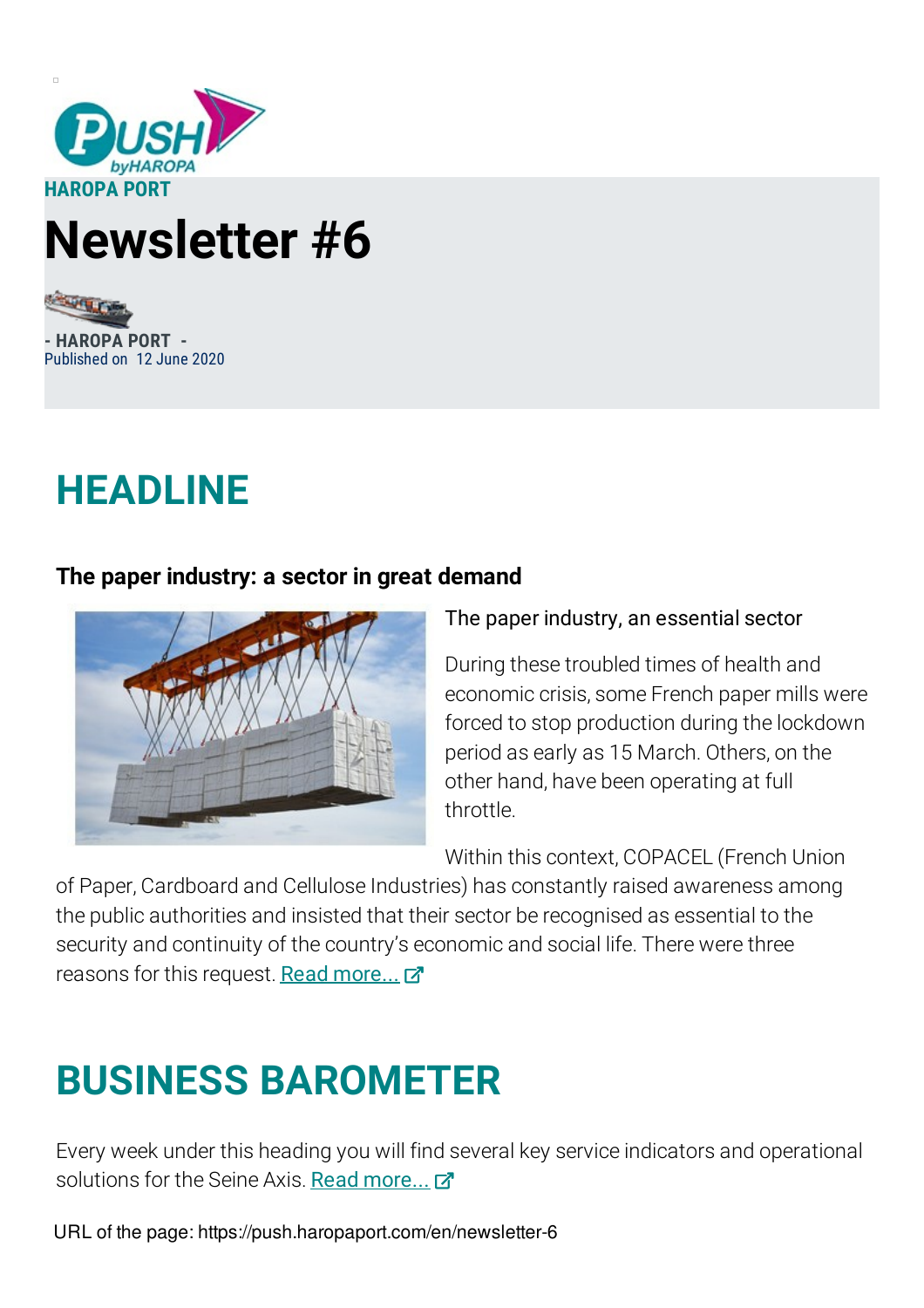## **YOUR QUESTIONS**

### **"What have been the consequences of the crisis for African ports?"**

Disrupted yet functional ports



Africa, the last continent affected by Covid-19, was able to react very quickly by bringing in physical protection measures. Overall, maritime traffic remained stable during the crisis, with an actual increase in food flows. The ports, whose objective was to ensure operational continuity of services, remained functional.

Within this context, however, African ports still suffered some disruption. Health measures, such as crew control, limited time to carry out customs formalities, curfews in some countries and social distancing

measures at terminals have not helped the smooth flow of goods at ports.

However, these operational difficulties have been different from country to country and are not all attributable to the health crisis. The crisis has sometimes highlighted chronic pre-existing issues in some African ports, such as the terminals in the port of Abidjan, which regularly suffer from [congestion](https://push.haropaports.com/en/newsletter-6-june-2020-your-questions) during the annual cocoa export campaign. Read more... Z

### **MORNING TALK**

♦ Morning Talk of the week: [Morning](https://www.youtube.com/watch?v=knTEGexNa-w) Talk #4 7 Of Tuesday, June 9 Hervé Cornède, Chairman of the SOGET Executive Board URL of the page: https://push.haropaport.com/en/newsletter-6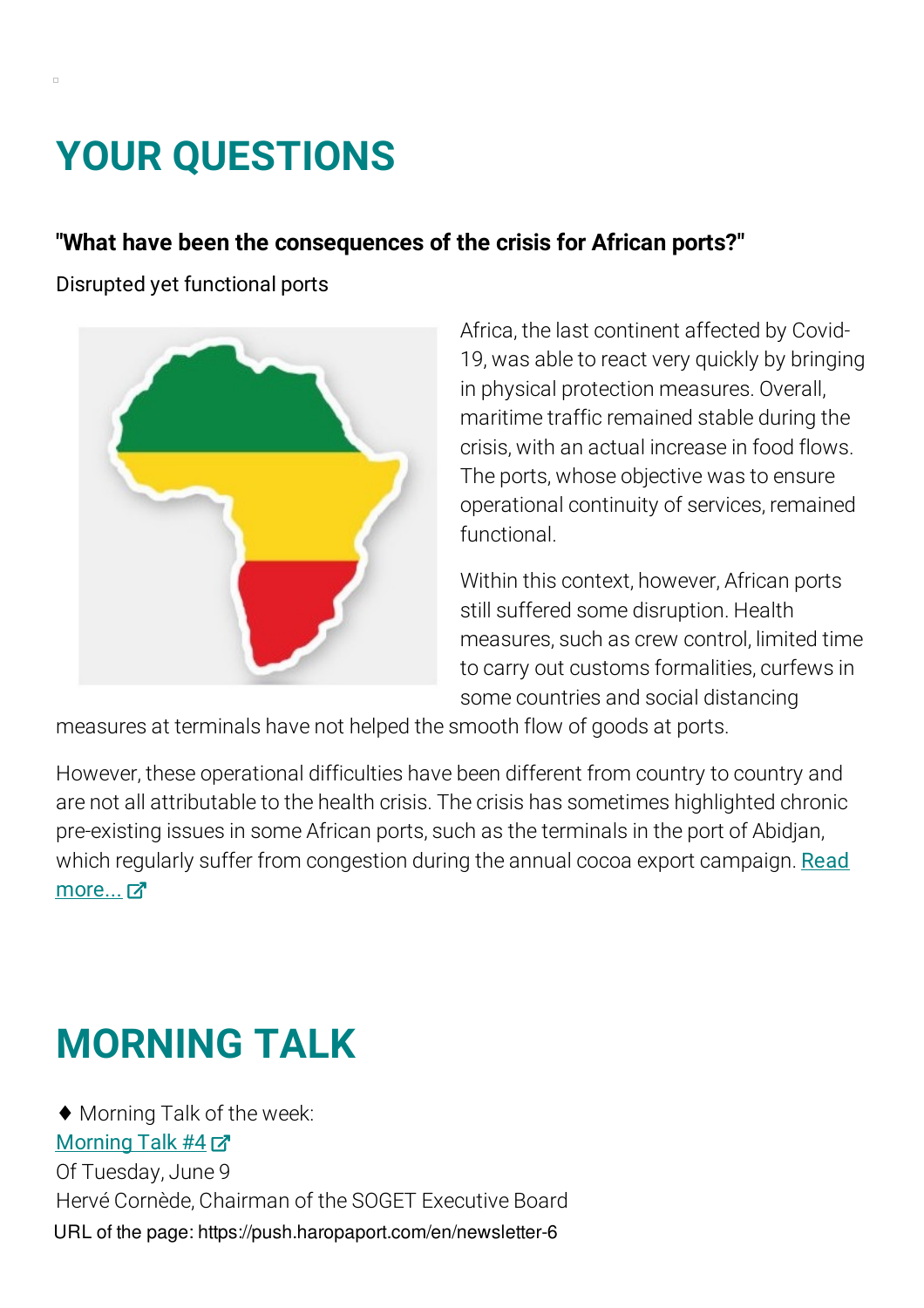SOGET: Business continuity and Cyber Security guarantees

♦ Morning Talk to come: Morning Talk #5 On Tuesday, June 16 at 9:00am Christophe Régnier, Chairman of Le Havre Terminal Exploitation LHTE: Multimodal Platform of HAROPA, Port of Le Havre

Find all our [Morning](https://push.haropaports.com/en/morning-talk) Talks  $\vec{a}$  at [www.push.haropaports.com](https://push.haropaports.com/fr)  $\vec{a}$ 

## **SAVE THE DATE**

♦ HAROPA WEBINAR #6 India Back to Business: Thursday, June 25, 2020 at 11:00am (Paris) [Join](https://app.livestorm.co/haropa-3/webinar-haropa-india-edition) us on M

And to find all our [webinar](https://push.haropaports.com/en/webinar) replays  $\vec{A}$ 

And always, our dedicated Covid-19 website

Information on the operational status of port services on the Seine axis, during the Covid19 health crisis, is always available and regularly updated on our [dedicated](https://push.haropaports.com/en/operational-information-covid-19) website  $\mathbb{Z}$ .

**Previous newletters**